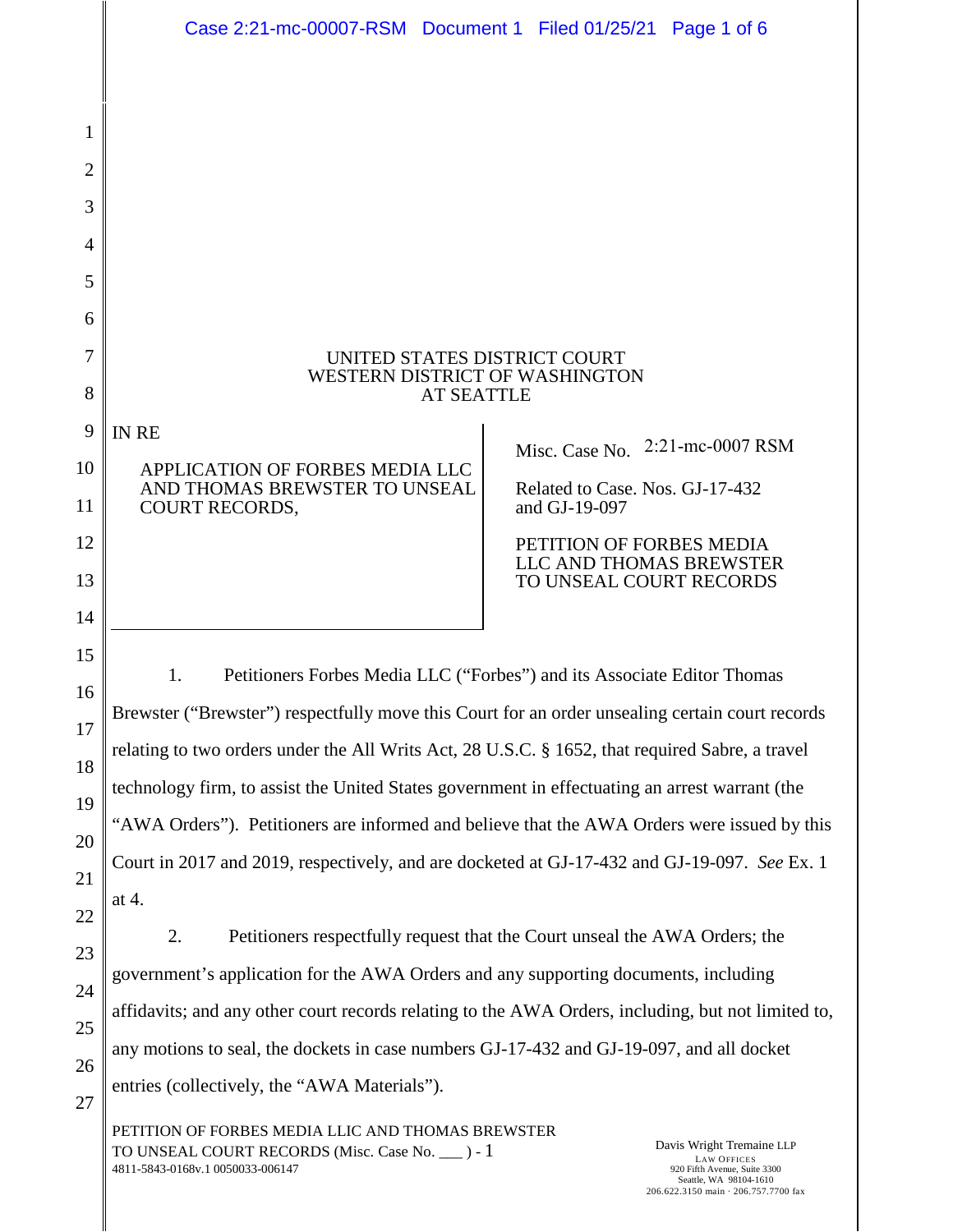## **INTEREST OF THE PETITIONERS**

3. Petitioners, like all members of the public and the press, have a strong interest in observing and understanding the consideration and disposition of matters by the federal courts. That interest is heightened when the action of the Court concerns actions taken by the executive branch.

4. The government's use of the All Writs Act to obtain judicial orders requiring private technology firms in general, and Sabre in particular, to provide technical assistance to the government is a matter of intense public interest, as well as a subject of Petitioners' reporting. *See, e.g.,* Thomas Brewster, *The FBI Is Secretly Using a \$2 Billion Travel Company as a Global Surveillance Tool*, Forbes (July 16, 2020), [https://perma.cc/R96R-AXL9.](https://perma.cc/R96R-AXL9)

5. The public and the press have a particularly strong interest in access to court records that would shed light on the government's collection of location records, which "hold for many Americans the privacies of life." *Carpenter v. United States*, 138 S. Ct. 2206, 2217 (2018) (quoting *Riley v. California*, 573 U.S. 373, 403 (2014)). The disclosure of such information to the government implicates a range of weighty constitutional and policy interests, including reporter-source confidentiality. As a result, the public and press have a keen interest in understanding the government's basis for seeking AWA Orders directing Sabre to provide it contemporaneous travel information about a targeted individual, as well as the district court's basis for issuing those AWA orders.

## **JURISDICTION**

6. "Every court has supervisory power over its own records and files." *Nixon v. Warner Commc'ns, Inc.*, 435 U.S. 589, 598 (1978). As a result, this Court has "jurisdiction in the first instance to adjudicate a claim of right" to inspect those records. *In re Motion for Release of Court Records*, 526 F. Supp. 2d 484, 487 (FISA Ct. 2007).

PETITION OF FORBES MEDIA LLIC AND THOMAS BREWSTER TO UNSEAL COURT RECORDS (Misc. Case No. \_\_\_ ) - 2 4811-5843-0168v.1 0050033-006147

Davis Wright Tremaine LLP LAW OFFICES 920 Fifth Avenue, Suite 3300 Seattle, WA 98104-1610 206.622.3150 main · 206.757.7700 fax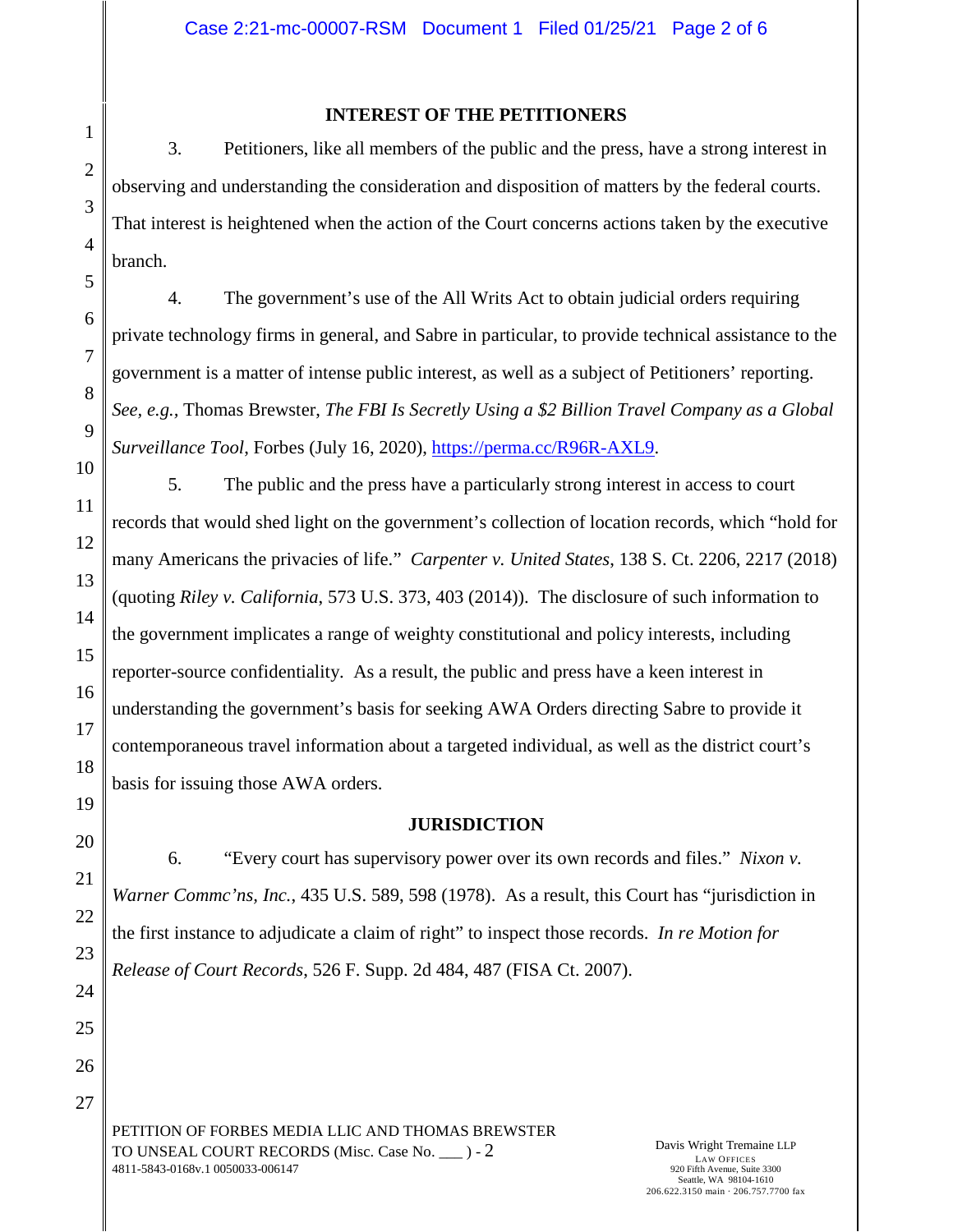## **INTRADISTRICT ASSIGNMENT**

7. The acts or omissions giving rise to this action occurred in the division of this District where the AWA Materials were originally sealed. As a result, pursuant to Local Civil Rule 3(e), assignment of this action to that division would be proper.

## **BACKGROUND FACTS**

8. Originally adopted in connection with the Judiciary Act of 1789, *see* Judiciary Act of 1789, ch. 20, §§ 13–14, 1 Stat. 73, 80–82, the All Writs Act in its current form authorizes federal courts to "issue all writs necessary or appropriate in aid of their respective jurisdictions and agreeable to the usages principles of law," 28 U.S.C. § 1651.

9. Although the All Writs Act may be used to issue orders for a range of procedural purposes, All Writs Act orders requiring private technology firms to provide the United States government with "technical assistance" are of particular public interest. *United States v. N.Y. Tel. Co.*, 434 U.S. 159, 171 (1977).

10. In perhaps the highest profile example, the government in 2016 sought an order under the Act that would have required Apple to provide a means of bypassing security measures on an iPhone that belonged to one of the shooters in the San Bernardino terrorist attack. *See In the Matter of the Search of an Apple iPhone Seized During the Execution of a Search Warrant on a Black Lexus IS300, California License Plate 35KGD203*, No. ED 15-0451M, 2016 WL 618401, at \*1 (C.D. Cal. Feb. 16, 2016).

11. Before it was mooted, that litigation sparked a wide-ranging public debate on the wisdom and legality of such technical assistance orders. *See, e.g.*, *Amicus Briefs in Support of Apple*, Apple (Mar. 2, 2016),<https://perma.cc/PL6K-S6WZ>(collecting court filings and public statements opposing the requested order). And the national conversation about the appropriate scope of such compelled assistance has continued unabated. *Compare, e.g.*, Alan Z. Rozenshtein, *Surveillance Intermediaries*, 70 Stan L. Rev. 99, 176–177 (2018) (arguing that private firms' resistance to technical-assistance orders undermines self-government), *with* Note, *Cooperation or Resistance?: The Role of Tech Companies in Government Surveillance*, 131

PETITION OF FORBES MEDIA LLIC AND THOMAS BREWSTER TO UNSEAL COURT RECORDS (Misc. Case No. \_\_\_ ) - 3 4811-5843-0168v.1 0050033-006147

Davis Wright Tremaine LLP LAW OFFICES 920 Fifth Avenue, Suite 3300 Seattle, WA 98104-1610 206.622.3150 main · 206.757.7700 fax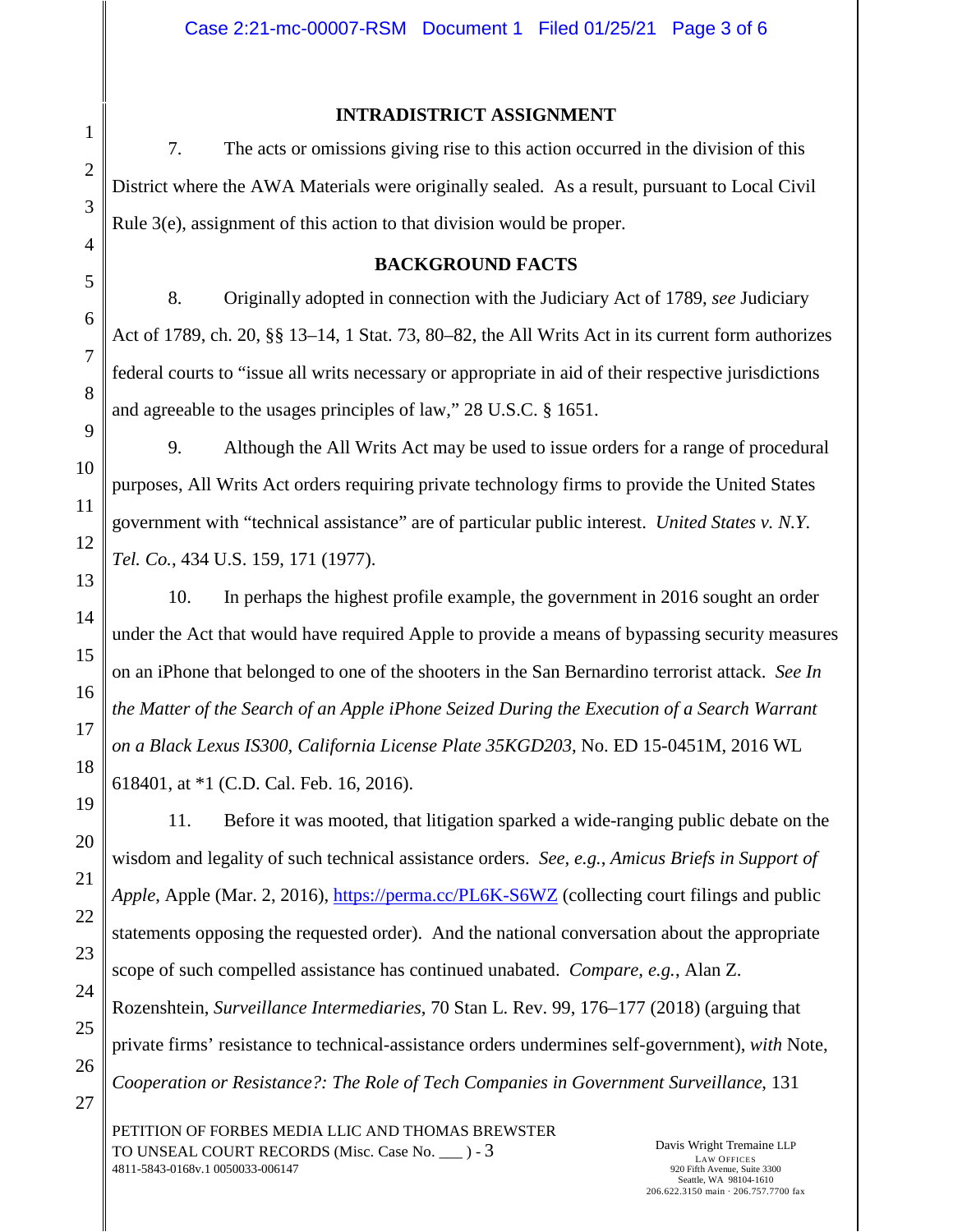1 2 Harv. L. Rev. 1722, 1724 (2018) (arguing that the picture is "more complicated" and that firms play an important role in checking the government).

3 4 5 6 7 8 12. As Petitioners have reported, circumventing encryption is not the only context in which the All Writs Act has been invoked to compel private companies to assist federal government surveillance efforts. *See* Brewster, *supra*. According to records unsealed in the Southern District of California in February 2020, the government has used the Act to require Sabre, a leading travel technology company, to engage in "real-time" monitoring of travelers who are the subject of an active arrest warrant for the government. *See* Ex. 1 at 4.

9 10 11 12 13. Sabre is one of the three largest players in its market, responsible for more than one-third of global air travel bookings. *See* Brewster, *supra*. As a result, it has a staggering volume and diversity of records, including "itineraries, fares, reservations, connecting flights and ticket costs," as well as "crew schedules and other logistical information." *Id.*

13 14 15 16 14. Pursuant to the All Writs Act, the government has sought orders requiring Sabre "to provide representatives of the FBI complete and contemporaneous 'real time' account activity information" on targeted travelers, what the government has described as a "hot watch." Ex. 1 at 2, 4.

17 18 19 20 21 22 23 15. In support of its application in the Southern District of California, the government identified several other instances in which it had asked for––and obtained––orders under the All Writs Act that imposed similar surveillance obligations on Sabre. *See* Ex. 1 at 4. Two of them, identified in the application as AWA order GJ19-097 and GJ17-432, were issued by this Court in 2019 and 2017 respectively. *Id.* The government's application adverted that those matters were still under seal at the time. *Id.* Petitioners are informed and believe that the matters are still under seal.

24 25 26 27 16. Petitioners are also informed and believe that this District has historically used the 'GJ' designation for surveillance orders other than warrants, regardless whether those orders are associated with a grand jury proceeding. *See* Petition to Unseal Electronic Surveillance Dockets, Applications, and Orders at 10, No. 2:17-mc-00145 (W.D. Wash. Nov. 15, 2017). While the

PETITION OF FORBES MEDIA LLIC AND THOMAS BREWSTER TO UNSEAL COURT RECORDS (Misc. Case No. \_\_\_ ) - 4 4811-5843-0168v.1 0050033-006147

Davis Wright Tremaine LLP LAW OFFICES 920 Fifth Avenue, Suite 3300 Seattle, WA 98104-1610 206.622.3150 main · 206.757.7700 fax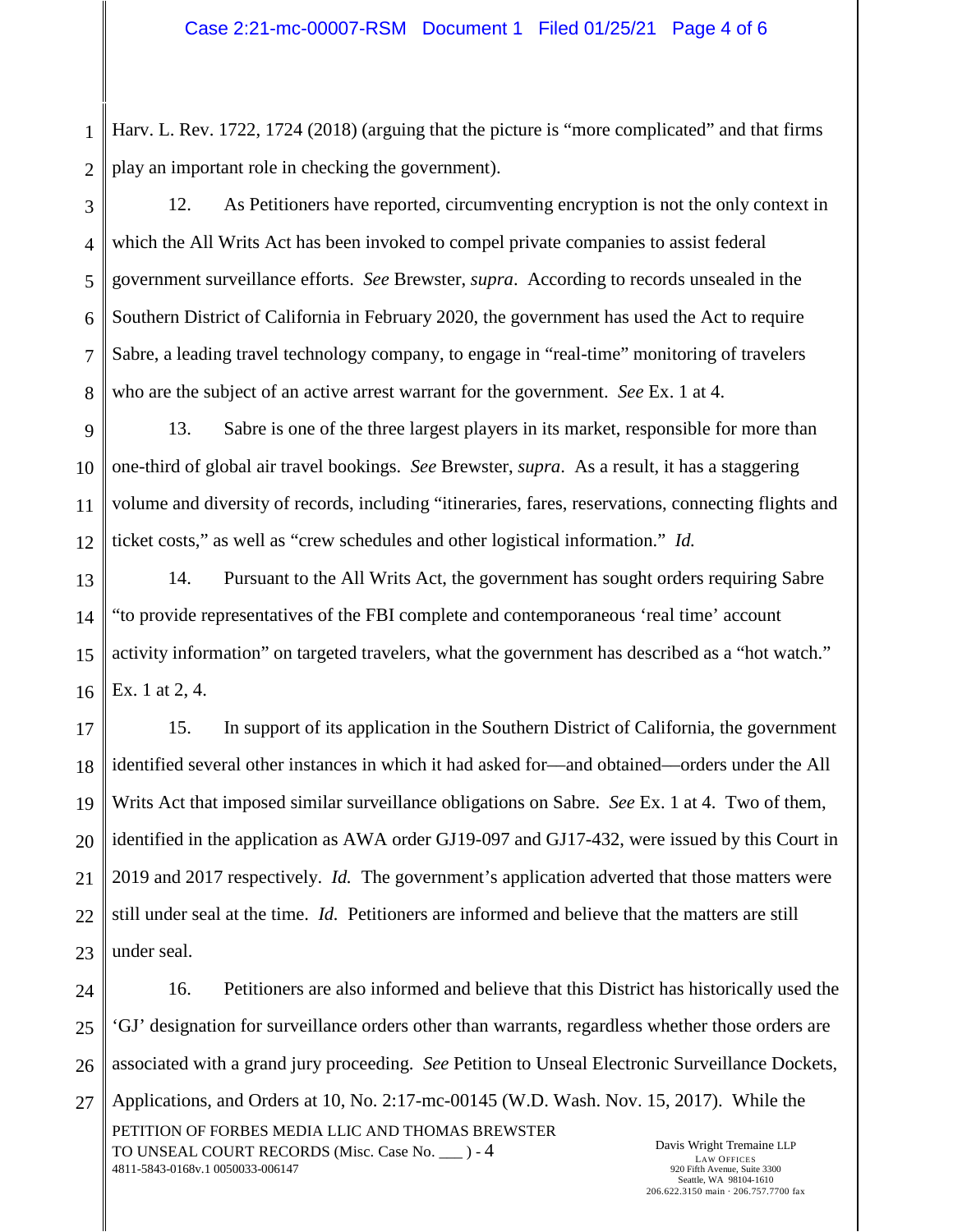| 1              | District has since created a new designation for some of those non-warrant surveillance orders,                                                                                                                                                                                                 |  |  |  |
|----------------|-------------------------------------------------------------------------------------------------------------------------------------------------------------------------------------------------------------------------------------------------------------------------------------------------|--|--|--|
| $\overline{2}$ | All Writs Act orders are not among them. See Signed Memorandum Regarding New Docketing                                                                                                                                                                                                          |  |  |  |
| 3              | Procedures in W.D. Washington, EFF (last visited Jan. 24, 2021), https://perma.cc/79QW-JMJ6.                                                                                                                                                                                                    |  |  |  |
| $\overline{4}$ | As a result, it is not possible for Applicants or other members of the public to know whether or                                                                                                                                                                                                |  |  |  |
| 5              | not the AWA Materials at issue are associated with any grand jury proceeding.                                                                                                                                                                                                                   |  |  |  |
| 6              | <b>REQUEST FOR RELIEF</b>                                                                                                                                                                                                                                                                       |  |  |  |
| 7              | 17.<br>Applicants seek an order unsealing the AWA Materials.                                                                                                                                                                                                                                    |  |  |  |
| 8              | 18.<br>Applicants seek any further relief that the Court deems just and proper.                                                                                                                                                                                                                 |  |  |  |
| 9              |                                                                                                                                                                                                                                                                                                 |  |  |  |
| 10             |                                                                                                                                                                                                                                                                                                 |  |  |  |
| 11             | DATED this 25 <sup>th</sup> day of January, 2021.                                                                                                                                                                                                                                               |  |  |  |
| 12             | Davis Wright Tremaine LLP                                                                                                                                                                                                                                                                       |  |  |  |
| 13             |                                                                                                                                                                                                                                                                                                 |  |  |  |
| 14             | By s/Ambika Kumar Doran                                                                                                                                                                                                                                                                         |  |  |  |
| 15             | Ambika Kumar Doran, WSBA #38237<br>920 Fifth Avenue, Suite 3300                                                                                                                                                                                                                                 |  |  |  |
| 16             | Seattle, WA 98104-1610<br>Telephone: (206) 757-8030<br>Fax: (206) 757-7030                                                                                                                                                                                                                      |  |  |  |
| 17             | E-mail: ambikadoran@dwt.com                                                                                                                                                                                                                                                                     |  |  |  |
| 18             | <b>REPORTERS COMMITTEE FOR</b><br><b>FREEDOM OF THE PRESS</b>                                                                                                                                                                                                                                   |  |  |  |
| 19             | Katie Townsend                                                                                                                                                                                                                                                                                  |  |  |  |
| 20             | Pro hac vice application pending<br>1156 15 <sup>th</sup> Street NW, Suite 1020<br>Washington, D.C. 20005                                                                                                                                                                                       |  |  |  |
| 21             | Telephone: (202) 795-9300<br>Fax: (202) 795-9310                                                                                                                                                                                                                                                |  |  |  |
| 22             | E-mail: ktownsend@rcfp.org                                                                                                                                                                                                                                                                      |  |  |  |
| 23             | Attorneys for Applicants Forbes Media LLC and                                                                                                                                                                                                                                                   |  |  |  |
| 24             | <b>Thomas Brewster</b>                                                                                                                                                                                                                                                                          |  |  |  |
| 25             |                                                                                                                                                                                                                                                                                                 |  |  |  |
| 26             |                                                                                                                                                                                                                                                                                                 |  |  |  |
| 27             |                                                                                                                                                                                                                                                                                                 |  |  |  |
|                | PETITION OF FORBES MEDIA LLIC AND THOMAS BREWSTER<br>Davis Wright Tremaine LLP<br>TO UNSEAL COURT RECORDS (Misc. Case No. ___ ) - 5<br><b>LAW OFFICES</b><br>4811-5843-0168v.1 0050033-006147<br>920 Fifth Avenue, Suite 3300<br>Seattle, WA 98104-1610<br>206.622.3150 main · 206.757.7700 fax |  |  |  |